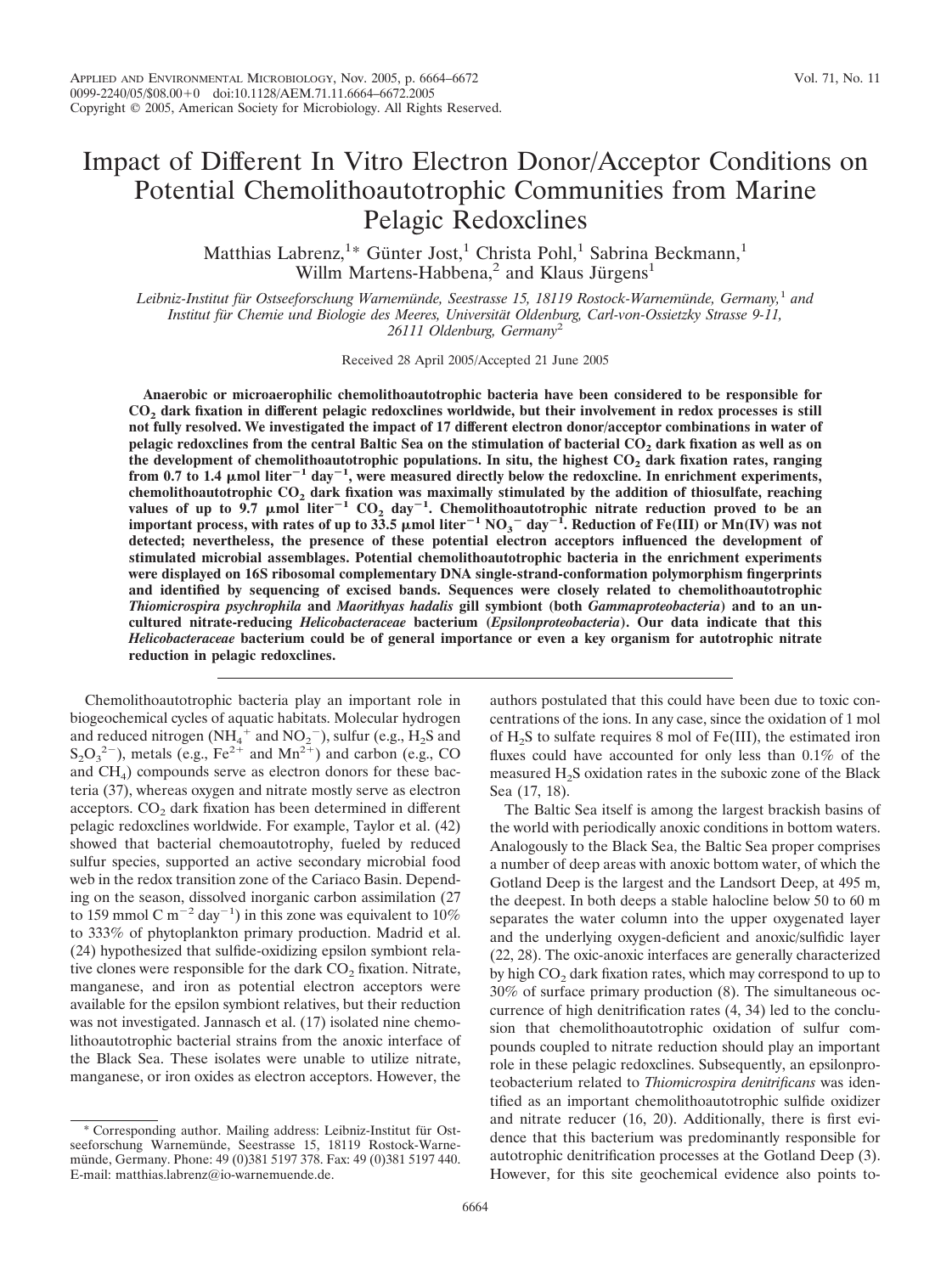wards the importance of redox processes related to manganese and iron transformations (28). Additionally, sulfide and ammonium, another well known electron donator for aerobic chemolithoautotrophs, generally occur together in this pelagic redoxcline. Altogether, the importance of different potential electron donors/acceptors for different chemolithoautotrophic microorganisms is still poorly known.

Thus, our main goal was to identify bacterial phylotypes of the Gotland Deep whose activity in terms of 16S rRNA synthesis could be stimulated, along with enhanced  $CO<sub>2</sub>$  fixation rates, upon the addition of other potential substrate combinations. Our second aim was to determine if the above-mentioned bacterium related to *T. denitrificans*, responsible for autotrophic nitrate reduction in the Gotland Deep, could also be a key player in autotrophic nitrate reduction in the Landsort Deep. This assumption was supported by the fact that phylogenetic relatives of *T. denitrificans* had been found in other marine oxic-anoxic interfaces, e.g., the Black Sea (44), the Cariaco Basin (24), or aphotic sulfidic springs (9, 10).

For this purpose, water samples of the two deeps were spiked by the addition of different substrate combinations.  $CO<sub>2</sub>$ fixation was analyzed and stimulated bacteria identified by molecular analysis as described previously (3, 20). This approach led to the successful identification of potential key chemolithoautotrophic organisms from two pelagic redoxclines of the central Baltic Sea.

### **MATERIALS AND METHODS**

**Sampling.** Sampling was performed onboard the *RV Professor Albrecht Penck* during cruise 40/04/17 in the eastern Gotland Deep (Baltic Sea monitoring station 271; 57°19.2'N, 20°03'E) and in the Landsort Deep (station 284; 58°35'N, 18°14'E) (Fig. 1) in August 2004 under comparable physicochemical conditions.

**Physicochemical structure of the oxic-anoxic interface.** Chemical profiles of oxygen, hydrogen sulfide, ammonia, nitrite, and nitrate were determined as described elsewhere (14). Dissolved manganese and total manganese were analyzed onboard using the formaldoxime method (5). Briefly, 50-ml PE bottles were rinsed with deionized water and 20 ml 0.2-µm-filtered water sample. Subsequently, dissolved manganese was determined after filtration of 20 ml water sample into the bottle, mixed with 2 ml formaldoxime reagent, incubated for 60 min in the dark, and analyzed at 450 nm in a spectrophotometer (RF-1502; Shimadzu). Total manganese was determined accordingly from nonfiltered samples. Particulate manganese was sufficiently abundant at station 271 and could therefore be determined by subtraction of dissolved manganese from total manganese.

In situ  $CO<sub>2</sub>$  dark fixation. In situ  $CO<sub>2</sub>$  fixation rates were determined throughout the redoxcline according to the method of Steemann Nielsen (40). Briefly, incubations were carried out in 120-ml Winkler bottles to which 100  $\mu$ Ci [<sup>14</sup>C]bicarbonate (specific activity, 53.0 mCi mmol<sup>-1</sup>; Hartmann Analytic GmbH, Braunschweig, Germany) were added. Samples were incubated at in situ temperatures for 24 h in darkness, filtered on  $0.2$ - $\mu$ m-pore-size membrane filters, and exposed to HCl fumes for 20 min, and radioactivity was counted in a scintillation counter (Packard). Parallel samples immediately fixed with formalin (1.5% final concentration) before addition of  $[^{14}C]$ bicarbonate served as controls.

**Stimulated in vitro CO<sub>2</sub> dark fixation.** To assess the microbial diversity associated with in situ  $CO<sub>2</sub>$  dark fixation, we performed stimulation experiments. Sulfidic water samples were collected from 227-m-deep water at station 271 or from 85-m-deep water at station 284, using 5-liter Teflon-coated Go Flo bottles (General Oceanics) attached to a polyvinyl chloride-coated stainless steel conductivity-temperature-depth rosette, and then directly transferred, air bubble free, into plastic cans. Eventually, the samples were incubated at 4°C in a container with anoxic sulfide-free seawater. Due to diffusion processes, samples were free of sulfide and contained up to 15  $\mu$ mol liter<sup>-1</sup> oxygen after 4 days of incubation. Eventually, 630 ml or 120 ml (in the latter case together with  $[14C]$ bicarbonate) was placed in transfusion bottles (Glasgerätebau Ochs, Bovenden, Germany) or Winkler bottles, respectively, and complemented by the addition of



FIG. 1. Map of the central Baltic Sea and positions of sampling stations 271 and 284 (courtesy of Jan Donath, Leibniz-Institut für Ostseeforschung Warnemünde).

electron donor/acceptor pairs (Table 1) potentially supporting  $CO<sub>2</sub>$  fixation activity. The electron donor/acceptor combinations were added in three replicates as described previously (20) and incubated at 10°C for 72 h in the dark. All mixtures including nitrate or nitrite were prepared with Landsort water; the others were prepared with Gotland water. Potential heterotrophic CO<sub>2</sub> fixation was stimulated by the addition of glucose. Negative controls for all treatments were incubated at  $0^{\circ}$ C. After 0, 48, or 72 h of incubation,  $CO_2$  dark fixation was measured as described before. In parallel, biomass of the enrichments was harvested by the filtration of 600 ml enrichment water on Durapore filters  $(0.2 \mu m)$  pore size) and stored frozen  $(-80^{\circ}C)$  for later analysis. The analysis of dissolved and particulate Mn or Fe phases during stimulation experiments was

TABLE 1. Electron donor/acceptor combinations used in the enrichment experiments*<sup>a</sup>*

|                                                                                                   | Use <sup><math>b</math></sup> with the following electron donor: |                          |                                       |                |   |             |                                                       |  |  |  |  |
|---------------------------------------------------------------------------------------------------|------------------------------------------------------------------|--------------------------|---------------------------------------|----------------|---|-------------|-------------------------------------------------------|--|--|--|--|
| Electron acceptor                                                                                 |                                                                  | $Na2S$ $Na2S2O3$ $NH4Cl$ |                                       | $MnCl2 \n4H2O$ |   |             | FeCl <sub>2</sub> CH <sub>3</sub> OH $C_6H_{12}O_6^c$ |  |  |  |  |
| MnO <sub>2</sub><br>FeCl <sub>3</sub> · 6H <sub>2</sub> O<br>KNO <sub>3</sub><br>KNO <sub>2</sub> | ×                                                                | ×<br>$\times$            | ×<br>$\times$<br>$\times$<br>$\times$ | ×              | × | ×<br>×<br>× | $\times$<br>$\times$<br>$\times$                      |  |  |  |  |

<sup>*a*</sup> The concentration of all components was 100  $\mu$ mol liter<sup>-1</sup>, except MnO<sub>2</sub>, which was at 83.5  $\mu$ mol liter<sup>-</sup><br><sup>*b*</sup> ×, used in combination. 1

 $c$  Stimulation of heterotrophic CO<sub>2</sub> fixation.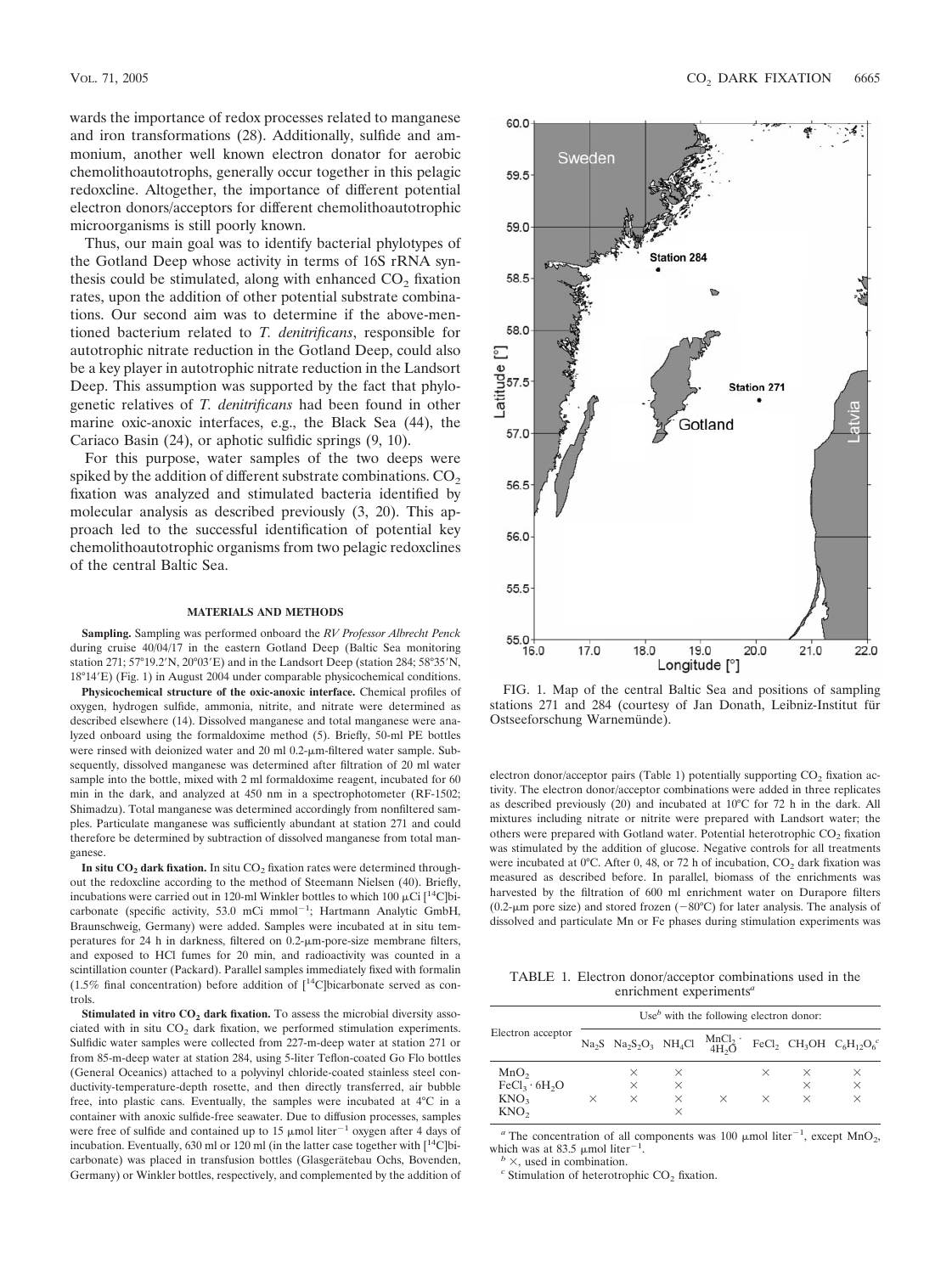based on previously described procedures (30), using a Perkin-Elmer AA spectrophotometer (models 3030 and ZL 4100 with Zeeman correction) in conjunction with an HGA 600 graphite furnace and an autosampler (model AS 60).

**Stimulation and identification of microbial phylotypes.** Nucleic acid extraction from frozen filters was performed for all thiosulfate-stimulated samples as described by Weinbauer et al. (46). Prior to reverse transcription-PCR, RNA extracts were purified from DNA by incubation with DNase I (Roche Diagnostics, Mannheim, Germany) for 60 min at 37°C, and their concentrations were determined using a NanoDrop ND-1000 spectrophotometer (NanoDrop Technologies). To retrieve 16S ribosomal complementary DNA (rcDNA), 20 ng of template RNA was reverse transcribed at 42°C using the iScript cDNA synthesis kit (Bio-Rad). In addition to hexamers provided in the kit, the universal reverse primer 1492R (5'-GGTTACCTTGTTACGACTT-3') (21) was also supplied. Bacterial Com-primers (amplifying positions 519 to 926 [*Escherichia coli* numbering of 16S rRNA gene]) (36) were used for 16S rcDNA amplification. Thermocycling started with an initial denaturation for 5 min at 94°C. A total of 23 cycles of 30 s at 94°C, 30 s at 55°C, and 2 min at 72°C were followed by a final elongation step of 10 min at 72°C. Generation and purification of single-stranded DNA and single-strand-conformation polymorphism (SSCP) analysis were done as described by Schwieger and Tebbe (36).

The relative fractions of 16S rcDNA bands were determined by image analysis of silver stained SSCP gels using the GelScan software (BioSciTec). The relative fraction of bands was calculated by the determination of band areas.

Reamplification of individual bands excised from the SSCP gels was performed as described by Pöhler et al. (31). PCR products were purified using the MiniElute kit (QIAGEN) as described by the manufacturer and sequenced by SEQLAB (Göttingen, Germany). Forward and reverse sequences of all samples were checked for accuracy using the SeqMan software (DNAstar). Phylogenetic affiliations of the partial sequences were initially estimated using the program BLAST (1). Sequences were aligned and analyzed by employing the ARB software package (23). Sequences with greater than 98% similarity were grouped for phylogenetic analyses. Sequences for analysis were reduced to unambiguously alignable positions by using group-specific filters. An evolutionary distance dendrogram was constructed using maximum likelihood as well as the Jukes-Cantor correction and neighbor joining. Bootstrap analyses were performed for neighbor joining with 1,000 resamplings.

**Validation of SSCP-based quantification by quantitative PCR (qPCR).** An i-cycler IQ real-time system (Bio-Rad) was used to quantify the relative 16S rRNA concentration of an uncultured autotrophic nitrate-reducing *Helicobacteraceae* strain G138eps1 bacterium stimulated in the thiosulfate/nitrate enrichment after 72 h of incubation as described previously (16, 20). The PCR mixtures (25  $\mu$ l) contained 1× iQSybrGreen Supermix (Bio-Rad), bacterial Com (900 nmol liter<sup>-1</sup> each) or strain-specific OST 1 real-time primer system (OST 1F, 900 nmol liter<sup>-1</sup>; OST 1R, 300 nmol liter<sup>-1</sup>) (16, 20), and 3 ng of nucleic acids. An initial denaturing step at 95°C for 3 min was followed by 40 cycles of 94°C for 30 s, 59°C for 40 s, and 72°C (measuring step) for 50 s. Potential development of primer dimers was determined by a melting point analysis in a range from 40 to 94°C. Each measurement was performed in three replicates. Relative standards were prepared using serially diluted (1:10) nucleic acids again isolated from the thiosulfate/nitrate enrichment. Each sample measured was calibrated by its own respective Com and OST standard. Due to potentially lower PCR efficiencies of nondiluted cDNA extracts, each sample to be measured was always diluted 1:10. Calibration curves as well as quantifications were generated by the i-cycler IQ real-time system software. For each standard, the concentration was plotted against the cycle number at which the fluorescence signal increased above the background or cycle threshold value. Only data resulting from measurements with comparable Com- and OST-specific PCR efficiencies were used for further calculations.

**Estimation of cell concentration and doubling time.** The measured carbon fixation during the stimulation experiments was assumed to represent the biomass of chemolithoautotrophic bacteria build up by exponential growth during the incubation time. Given that only new bacterial biomass was labeled by  ${}^{14}C$ , the biomass at time  $t = 0$  h( $X_0$ ) had to be calculated. Thus, the total biomass of chemolithoautotrophic bacteria at time  $t_1$  was equal to the new biomass  $X_1$  plus the unknown  $X_0$ .

Normal bacterial growth was described by the equation  $X_t = X_0 \times e^{\mu \times t}$ . The biomass built after addition of  ${}^{14}CO_2$  was measured. The unlabeled biomass of the bacterial fraction taking up  ${}^{14}CO_2$  was unknown (called  $X_0$ ). Thus, the following equation was used for the incubation periods:  $X_t + X_0 = X_0 \times e^{\mu} \times t$ . This equation was solved for  $\mu$ , to give  $\mu = [\ln(X_t + X_0) - \ln(X_0)]/t$ .

For the two incubation periods the following equation results when  $\mu$  is assumed to be constant during the experiment:  $[\ln(X_1 + X_0) - \ln(X_0)]/t_1$  $[\ln(X_2 + X_0) - \ln(X_0]/t_2$ . Based on the new biomasses  $X_1$  and  $X_2$  determined at

points  $t_1$  and  $t_2$ , respectively,  $X_0$  was calculated by iteration:  $t_1 \times [\ln(X_2 + X_0) \ln X_0$ ] -  $t_2 \times [\ln(X_1 + X_0) - \ln X_0] = 0.$ 

The initial biomass  $X_0$  was transformed to cell concentration  $N_0$  by assuming an individual cell biomass of 20 fg C (12). The mean growth rate was calculated using the equation for **u** above and transformed to doubling time.

**Nucleotide sequence accession numbers.** Sequences have been deposited in the EMBL nucleotide sequence database under accession numbers AJ937823 to AJ937832.

# **RESULTS**

**Physicochemical structure of the oxic-anoxic interface.** Physical and chemical parameters of stations 271 and 284 are shown in Fig. 2. Due to the invasion of oxygenated North Sea water in 2003, the pelagic redoxcline at station 271 was newly reestablished approximately 20 m above the sediment (Fig. 2A). Below the halocline at a depth of 60 m, oxygen decreased sharply to concentrations of below 50  $\mu$ mol liter<sup>-1</sup>, reaching values of less than 20  $\mu$ mol liter<sup>-1</sup> at depths of around 200 m. From this depth until the redoxcline, oxygen decreased continuously. Nitrate decreased sharply from 225 to 232 m. Dissolved manganese, ammonium, and sulfide increased strongly around and below the redoxcline. Particulate manganese showed its maximum well above the redoxcline at around 210 m. The redoxcline at station 284 was established at a depth of approximately 70 to 80 m (Fig. 2B). With the exception that manganese concentrations in a range from 0.17 to 0.21  $\mu$ mol liter $^{-1}$  at station 284 were approximately 100-fold lower than those at station 271, the chemical profile displayed similar characteristics.

 $CO<sub>2</sub>$  **fixation rates.** At station 271, the highest in situ  $CO<sub>2</sub>$ fixation rates of 0.7  $\mu$ mol liter<sup>-1</sup> day<sup>-1</sup> were observed in the sulfidic zone directly below the redoxcline at a depth of approximately 227 m (Fig. 2A). In the enrichment experiments, the highest  $CO<sub>2</sub>$  dark fixation rates were detected when thiosulfate was used as an electron donor. The combinations  $Na<sub>2</sub>S<sub>2</sub>O<sub>3</sub>/Fe(III)$  and  $Na<sub>2</sub>S<sub>2</sub>O<sub>3</sub>/Mn(IV)$ , and even  $Na<sub>2</sub>S<sub>2</sub>O<sub>3</sub>$ alone, resulted in high  $CO<sub>2</sub>$  fixation rates, but no significant reduction of the respective electron acceptors could be measured (Table 2). The combinations  $NH_4^+/Mn(IV)$  and methanol/Mn(IV) yielded no detectable  $CO<sub>2</sub>$  dark fixation. Thus, the bacterial community was not further analyzed.

At station 284, in situ  $CO<sub>2</sub>$  fixation rates reached approximately 1.4  $\mu$ mol liter<sup>-1</sup> day<sup>-1</sup> in the sulfidic zone below the redoxcline beginning at a depth of approximately 85 m (Fig. 2B). No decrease of in situ  $CO<sub>2</sub>$  fixation rates was observed down to the last investigated depth of 96 m. Highest  $CO<sub>2</sub>$ fixation as well as nitrate reduction rates were determined for the  $\text{Na}_2\text{S}_2\text{O}_3/\text{NO}_3$ <sup>-</sup> enrichment. Other electron donators, even sulfide, yielded significantly less or, in the case of  $Fe(II)/NO_3^$ and  $NH_4^+/NO_2^-$ , no detectable  $CO_2$  dark fixation (Table 2).

Heterotrophic CO<sub>2</sub> dark fixation. Artificially stimulated heterotrophic  $CO_2$  dark fixation reached 0.15 to 0.17  $\mu$ mol liter<sup>-1</sup> after 48 h at both stations. It increased exponentially, reaching 0.84  $\mu$ mol liter<sup>-1</sup> day<sup>-1</sup>, from 48 to 72 h. In the cases of Fe(III) and  $NO<sub>3</sub><sup>-</sup>$ , this was accompanied by a reduction of these electron acceptors (Table 2).

**Stimulated microbial communities.** SSCP profiling revealed distinct community changes in the enrichment assays (Fig. 3). Phylogenetic analysis of SSCP band sequences revealed 16S rRNA similarities to already described species or clones in the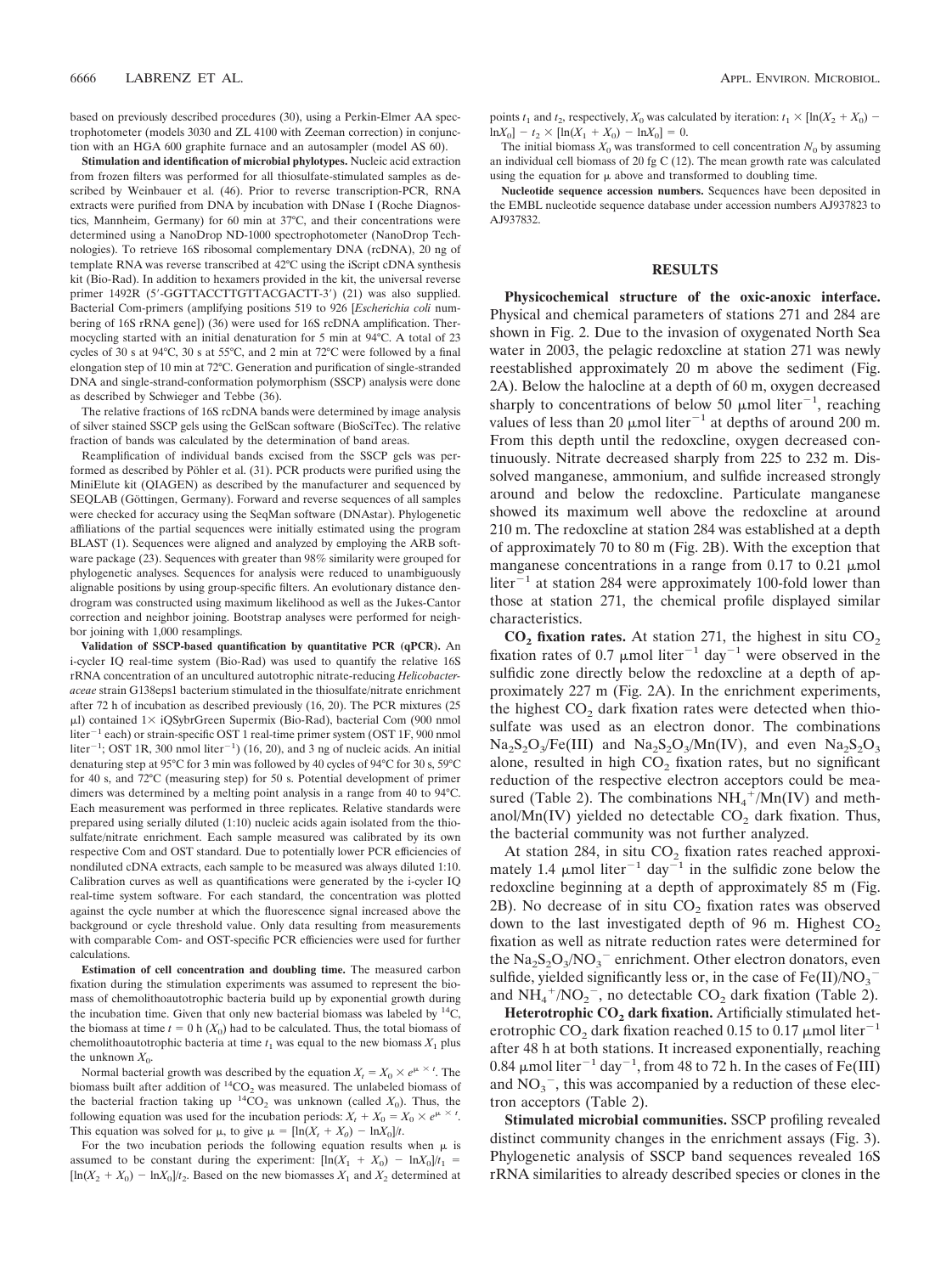

FIG. 2. Depth profiles of  $NH_4^+$ ,  $NO_3^-$ ,  $NO_2^-$ , and particulate and dissolved Mn (left), as well as  $O_2$ ,  $H_2S$ , and <sup>14</sup>CO<sub>2</sub> fixation (right), throughout the oxic-anoxic interface of Gotland Deep station 271 (A) and Landsort Deep station 284 (B) in August 2004. The shaded area indicates the  $CO<sub>2</sub>$  fixation zone which was sampled for subsequent stimulation experiments.

range from 94 to 100% (Fig. 3; Table 3). With bacteria closely related or identical to the aerobically sulfide-oxidizing *Thiomicrospira psychrophila* and *Maorithyas hadalis* gill symbiont as well as the uncultured autotrophic, denitrifying *Helicobacteraceae* strain G138eps1 (Table 4), the highest diversity of stimulated potential chemolithoautotrophic bacteria from station 271 was observed in the  $Na<sub>2</sub>S<sub>2</sub>O<sub>3</sub>$  enrichment after 48 h of incubation (Table 4). *T. psychrophila* and relatives of the uncultured *Helicobacteraceae* were stimulated in the  $Na<sub>2</sub>S<sub>2</sub>O<sub>3</sub>$ Fe(III) and  $\text{Na}_2\text{S}_2\text{O}_3/\text{Mn}$ (IV) enrichments during the whole experiment. Three organisms related to *Pseudomonas stutzeri* or fish-pathogenic *Pseudomonas anguilliseptica* and uncultured CFB group bacterium MERTZ\_2CM\_22 were stimulated in the  $\text{Na}_2\text{S}_2\text{O}_3/\text{Fe(III)}$  enrichment (Fig. 3). Relatives of uncultured epsilonproteobacterium clone Nubeena319 and again the uncultured CFB group bacterium were stimulated in the  $Na_2S_2O_3$  and  $Na_2S_2O_3/Mn(IV)$  enrichments (Table 4; Fig. 3) and 4).

With relative 16S rRNA quantities of 51% (after 48 h of incubation) and 35% (after 72 h), the  $\text{Na}_2\text{S}_2\text{O}_3/\text{NO}_3$ <sup>-</sup> enrichments were exclusively dominated by the autotrophic uncultured *Helicobacteraceae* strain G138eps1 (Table 4; Fig. 3). For a validation of this SSCP quantification approach, the relative 16S rRNA concentration after 72 h of incubation was additionally determined by qPCR as described previously for this specific organism (20). With a PCR efficiency of 101% and a correlation coefficient of the regression line of 0.997, its relative concentration was determined to be  $32\% \pm 2.3\%$ .

**Estimation of doubling time and cell concentration.** Calculated bacterial cell doubling times from the two  $CO<sub>2</sub>$  fixation measurements in all experiments using thiosulfate as an electron donor were in a range between 12 and 18 h (Table 5). Their initial cell numbers were calculated to be between  $0.9 \times$  $10^5$  and  $5.6 \times 10^5$  ml<sup>-1</sup>. Cell numbers for the thiosulfate/  $Mn(IV)$  enrichment could not be calculated, because  $CO<sub>2</sub>$  fixation rates were not increasing exponentially with this treatment (Table 2).

## **DISCUSSION**

**CO2 fixation rates.** High dark carbon fixation had already been observed at redoxclines of different aquatic areas (6, 24, 39, 47). Typically, ammonia oxidation and oxidation of reduced sulfur compounds were related to it using oxygen as electron acceptor. In the redoxcline of the central Baltic Sea,  $NH_4^+$  was generally present in concentrations similar to those for sulfide (Fig. 2A). However, reduced sulfur compounds and not ammonium oxidation seemed to play the major role for the autotrophic  $CO<sub>2</sub>$  fixation (Table 2). Enoksson (11) measured nitrification rates not higher than 280 nmol liter $^{-1}$  per day. With a commonly used factor for conversion to carbon fixation of 0.12 (2) and also a twofold underestimation, ammonia oxidation could have been responsible for less than  $0.1 \text{ }\mu\text{mol}$ liter<sup>-1</sup> carbon dioxide fixation per day. Thus, ammonia oxidation should not be the main process responsible for the observed high  $CO<sub>2</sub>$  fixation rates.

Moreover, it is interesting to note that  $CO<sub>2</sub>$  dark fixation was less stimulated by the addition of sulfide than by thiosulfate (Table 2). This could be due to inhibitory effects of sulfide, because as little as 300  $\mu$ mol liter<sup>-1</sup> H<sub>2</sub>S resulted in almost total inhibition of nitrous oxide reduction by denitrifying bacteria (38).

Due to the sampling procedure for in situ analyses onboard, small concentrations of oxygen possibly diffused into the samples. This potentially forced autotrophic sulfide oxidation by this artificially supplied oxygen and could have influenced the location of the in situ  $CO<sub>2</sub>$  fixation maximum. However, high-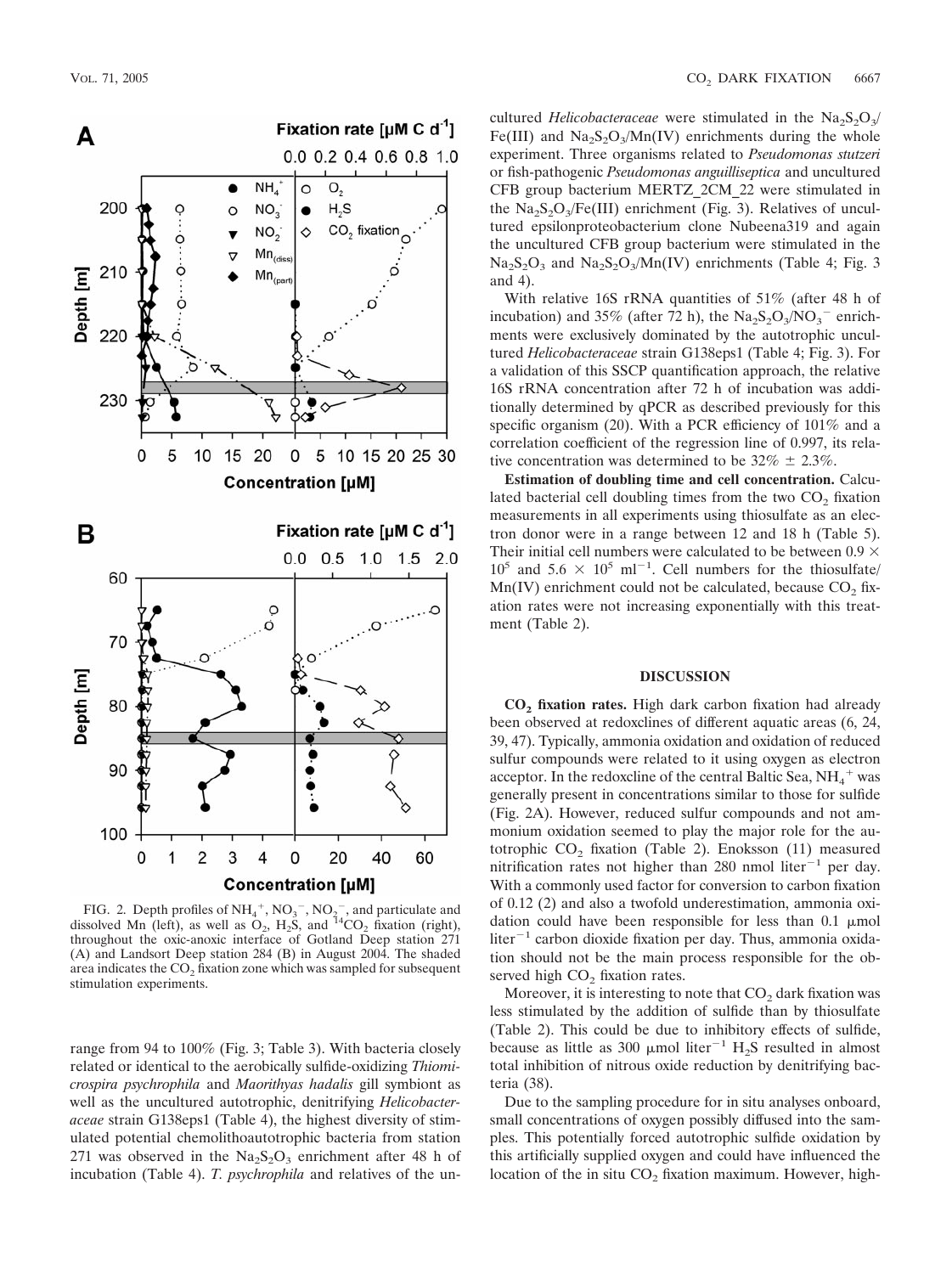| Mean ( $\mu$ mol liter <sup>-1</sup> ) <sup>c</sup> |            |                |            |               |                             |            |                                |              |            |  |
|-----------------------------------------------------|------------|----------------|------------|---------------|-----------------------------|------------|--------------------------------|--------------|------------|--|
| Station and electron donor/                         |            | $CO2$ fixation |            |               | Oxidation of electron donor |            | Reduction of electron acceptor |              |            |  |
| electron acceptor                                   | $0 - 48 h$ | $48 - 72 h$    | Daily rate | $0 - 48 h$    | 48-72 h                     | Daily rate | $0 - 48 h$                     | $48 - 72 h$  | Daily rate |  |
| Station 271                                         |            |                |            |               |                             |            |                                |              |            |  |
| Method/Fe(III)                                      | 0.14(0.04) | $-0.05(0.00)$  | 0.03       | $ND^a$        | ND                          | ND         | $-9.1(4.3)$                    | 9.4(42.3)    | 0.1        |  |
| Fe(II)/Mn(IV)                                       | 0.15(0.05) | $-0.10(0.06)$  | 0.02       | 17.8(4.3)     | 12.4(1.6)                   | 10.1       | 30.6(0.9)                      | 19.7(4.5)    | 16.8       |  |
| $NH4+/Fe(III)$                                      | 0.33(0.33) | $-0.28(0.03)$  | 0.02       | $-53.7(11.8)$ | 68.0(14.3)                  | 7.2        | ND                             | ND           | ND         |  |
| $Na_2S_2O_3/Fe(III)$                                | 2.08(0.03) | 5.65(0.56)     | 2.58       | ND            | ND                          | ND         | 1.1(0.9)                       | $-9.1(1.2)$  | $-2.7$     |  |
| $Na_2S_2O_3/none$                                   | 2.43(0.04) | 8.91(0.20)     | 3.78       | ND            | ND                          | ND         | $ND^b$                         | ND           | ND         |  |
| $Na_2S_2O_3/Mn(IV)$                                 | 2.45(0.01) | 1.68(0.09)     | 1.38       | ND            | ND                          | ND         | 11.3(1.3)                      | $-11.3(0.0)$ | 0.0        |  |
| Glucose/Mn(IV)                                      | 0.15(0.11) | 0.84(0.01)     | 0.33       | ND            | ND                          | ND         | $-0.7(8.1)$                    | $-1.2(2.2)$  | $-0.6$     |  |
| Glucose/Fe(III)                                     | 0.16(0.06) | 0.70(0.29)     | 0.29       | ND            | ND                          | ND         | $-6.9$                         | 4.4(2.8)     | $-0.8$     |  |
| Station 284                                         |            |                |            |               |                             |            |                                |              |            |  |
| $Na_2S_2O_3/NO_3$                                   | 4.93(0.25) | 9.68(0.41)     | 4.87       | ND            | ND                          | ND         | 27.2(7.3)                      | 33.5(9.0)    | 20.2       |  |
| Na <sub>2</sub> S/NO <sub>2</sub>                   | 0.93(0.64) | $-0.21(0.17)$  | 0.24       | 42.4 (11.2)   | $-19.7(5.1)$                | 7.6        | ND                             | ND           | ND         |  |
| $NH4+/NO2-$                                         | 0.04(0.01) | 0.10(0.09)     | 0.05       | 4.9(0.7)      | $-35.6(4.8)$                | $-10.2$    | ND                             | ND           | ND         |  |
| Methanol/ $NO2$ <sup>-</sup>                        | 0.06(0.01) | 0.02(0.01)     | 0.03       | ND            | ND                          | ND         | 21.0(8.2)                      | $-18.7(7.3)$ | 0.8        |  |
| Mn(II)/NO <sub>2</sub>                              | 0.07(0.00) | 0.00(0.00)     | 0.02       | $-3.4(4.8)$   | 3.4(0.0)                    | 0.0        | ND                             | ND           | ND.        |  |
| Glucose/NO <sub>2</sub>                             | 0.17(0.09) | 0.22(0.03)     | 0.13       | ND            | ND                          | ND         | $-10.7(2.9)$                   | 8.3(2.2)     | $-0.8$     |  |

TABLE 2. CO<sub>2</sub> fixation and oxidation/reduction rates after 48 and 72 hours of incubation with different electron donator/electron acceptor combinations

*<sup>a</sup>* ND, not determined.

 $b$  0.01 ml liter<sup>-1</sup> H<sub>2</sub>S detected.

<sup>c</sup> Values in parentheses are standard deviations in micromoles per liter.



FIG. 3. 16S rcDNA SSCP analysis of thiosulfate stimulation experiments using different electron acceptors. The original nonstimulated seawater sample served as a control. Stimulation time is given in parentheses. Numbers on the right refer to excised and sequenced bands (Table 3).

est rates of dark  $H^{14}CO_3^-$  fixation in the Mariager Fjord were also observed at the lower border of the redoxcline (47).

In general, it has been suggested that 3 to 8% of the organic carbon in some heterotrophic bacteria originates from  $CO<sub>2</sub>$ incorporated by carboxylation reactions (35). However, it can be equally important as autotrophic  $CO<sub>2</sub>$  fixation (25) and could mask the autotrophic  ${}^{14}CO_2$  fixation signal, especially in habitats with high input of organic material (47). If heterotrophic  $CO<sub>2</sub>$  fixation had occurred in situ, this activity should be detectable as background in all experiments. Therefore, we assume that the lowest measured  $CO<sub>2</sub>$  fixation due to in situ anaplerotic carbon fixation accounted for less than  $0.1 \mu$ mol liter<sup>-1</sup> within 48 h. Even artificially stimulated heterotrophic CO<sub>2</sub> dark fixation reached only 0.15 to 0.17  $\mu$ M after 48 h. Higher rates (up to 0.84  $\mu$ mol liter<sup>-1</sup> day<sup>-1</sup>) were measured only after 72 h and in the case of Fe(III) and  $NO_3$ <sup>-</sup> were accompanied by a reduction of these electron acceptors (Table 2). Altogether, we conclude that heterotrophic  $CO<sub>2</sub>$  dark fixation should have been negligible for the time of our sampling for the two stations.  $CO<sub>2</sub>$  dark fixation should have been predominantly due to the activity of sulfide-oxidizing chemolithoautotrophic bacteria. However, heterotrophic Fe(III) reduction could potentially play a role in pelagic redoxclines of the Gotland Deep.

The combinations  $Na_2S_2O_3/Fe(III)$  and  $Na_2S_2O_3/Mn(IV)$ and even  $Na<sub>2</sub>S<sub>2</sub>O<sub>3</sub>$  alone resulted in high  $CO<sub>2</sub>$  fixation rates in Gotland Deep water, but no significant reduction of the respective electron acceptors was detectable (Table 2), even assuming that soluble pools of organically complexed Fe(III) and Mn(IV) could have increased the amount of reduced substances artificially. In general, denitrification takes place already at low oxygen concentrations of approximately 10 to 15  $\mu$ mol liter<sup>-1</sup> (34). This was also demonstrated for our experiments, where autotrophic nitrate reduction was stimulated with a daily mean  $CO_2$  dark fixation of 2.5  $\mu$ mol liter<sup>-1</sup> during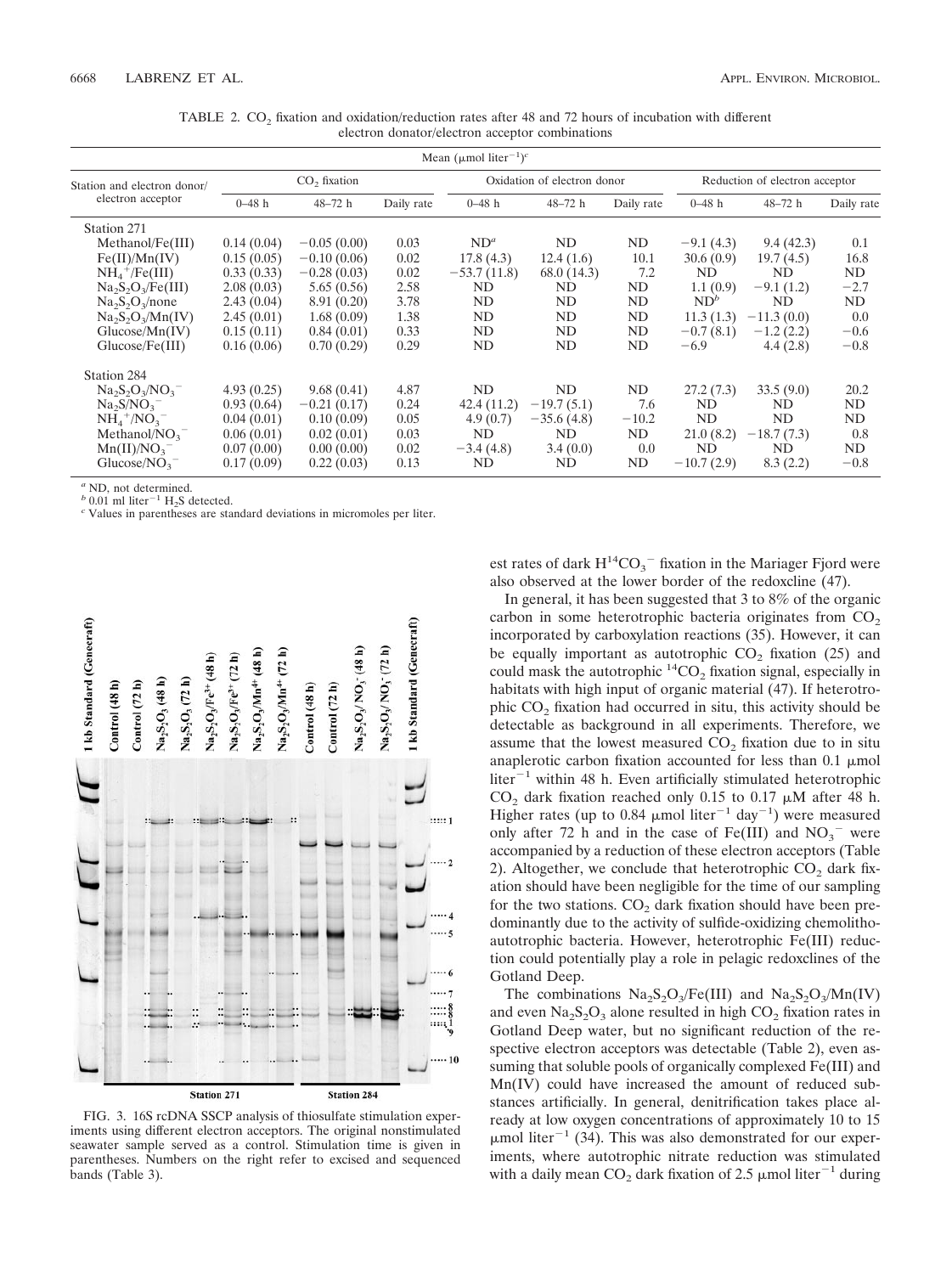| Sequence<br>designation<br>(SSCP band) | Sequence origin (enrichment) | Nucleotide sequence<br>accession number | Sequence<br>length<br>(bp) | Closest phylogenetic neighbor                      | Sequence<br>similarity<br>$(\%)^a$ |
|----------------------------------------|------------------------------|-----------------------------------------|----------------------------|----------------------------------------------------|------------------------------------|
|                                        | <b>Thiosulfate</b>           | AJ937823                                | 345                        | Thiomicrospira psychrophila SVAL-D                 | 99                                 |
|                                        | Thiosulfate/iron             | AJ937824                                | 347                        | Pseudomonas stutzeri                               | 99                                 |
|                                        | Thiosulfate/iron             | AJ937826                                | 299                        | <i>Pseudomonas</i> sp. strain He                   | 99                                 |
|                                        | Thiosulfate/manganese        | A.J937827                               | 331                        | Thalassolituus oleivorans                          | 98                                 |
|                                        | Thiosulfate/manganese        | A.J937828                               | 300                        | Maorithyas hadalis gill thioautotrophic symbiont   | 99                                 |
|                                        | Thiosulfate/manganese        | AJ937829                                | 329                        | Uncultured Helicobacteraceae strain G138eps1       | 96                                 |
|                                        | Thiosulfate                  | AJ937830                                | 349                        | Uncultured Helicobacteraceae strain G138eps1       | 100                                |
| Q                                      | <b>Thiosulfate</b>           | AJ937831                                | 350                        | Uncultured epsilonproteobacterium clone Nubeena319 | 100                                |
| 10                                     | Thiosulfate                  | AJ937832                                | 341                        | Uncultured CFB group bacterium MERTZ_2CM_22        | 94                                 |

| TABLE 3. 16S rRNA sequence designations, sequence origins, nucleotide sequence accession numbers, sequence lengths, and closest |  |  |  |  |  |  |  |  |
|---------------------------------------------------------------------------------------------------------------------------------|--|--|--|--|--|--|--|--|
| phylogenetic neighbors of investigated sequences                                                                                |  |  |  |  |  |  |  |  |

*<sup>a</sup>* Determined by the program BLAST.

the first 48 h, followed by an increase up to 9.7  $\mu$ mol liter<sup>-1</sup> day-<sup>1</sup> (Table 2). However, similar oxygen conditions did not result in analyzable Fe(III) or Mn(IV) reduction, leading to the conclusion that solely oxygen could have been reduced instead. Thus, potential autotrophic Fe(III)/Mn(IV) reduction might be restricted to strictly anaerobic areas of the pelagic redoxcline, even at high concentrations of their particulate oxides (Fig. 2A). In the Gotland Deep, respective areas could be reached with a flux of settling Mn oxides (28) and probably by Fe oxides. However, the importance of this mechanism has to be further analyzed.

The combination Fe(II)/Mn(IV) showed iron oxidation rates of 10  $\mu$ mol liter<sup>-1</sup> day<sup>-1</sup> and manganese reduction rates of 17  $\mu$ mol liter<sup>-1</sup> day<sup>-1</sup> (Table 2). However, it should be noted that Fe(II) readily reduces Mn(IV) in a purely chemical redox reaction, and these abiotic chemical transformations could have been inhibited in the control experiments at lower temperatures.

**Stimulated microbial communities.** In Gotland Deep water, a close phylogenetic relative of the aerobically sulfide-oxidizing and chemolithoautotrophic *Thiomicrospira psychrophila* (19) was stimulated in all thiosulfate enrichments. However, it is also interesting to note that a member of the *Pseudomonas anguilliseptica* group (Fig. 4) was stimulated in the  $Na<sub>2</sub>S<sub>2</sub>O<sub>3</sub>$ / Fe(III) enrichment (Table 4). *P. anguilliseptica* causes red spot disease in several fishes and was originally isolated from pondcultured *Anguilla japonica* eels (45). It could be speculated that iron-rich, low-oxygen marine or brackish water habitats could be natural reservoirs for these bacteria.

As already mentioned, the  $\text{Na}_2\text{S}_2\text{O}_3/\text{NO}_3$ <sup>-</sup> enrichment with Landsort Deep water was dominated solely by a potential autotrophic denitrifying bacterium with sequences 100% identical to uncultured *Helicobacteraceae* 16S rRNA sequences (Tables 3 and 4; Fig. 4) and related to the anaerobic chemolithoautotrophic *Thiomicrospira denitrificans* (43). This dominance was identified by 16S rcDNA fingerprinting, which, due to the PCR bias, can only be accepted to be "semiquantitative." However, we were able to validate these quantifications by qPCR, because a real-time protocol for a relative quantification of the uncultured *Helicobacteraceae* strain G138eps1 was already established earlier (20). With nearly identical 16S rRNA abundances of 35% (analyzed by SSCP) (Table 4) and 32% (analyzed by qPCR), the SSCP approach seemed to be appropriate for quantifications in this case.

CO<sub>2</sub> dark fixation was almost exclusively due to the activity of chemolithoautotrophic bacteria. Their calculated bacterial cell doubling in the range between 12 and 18 h (Table 5) was comparable to that of heterotrophic marine bacterial populations (15). Cell numbers reached  $5.6 \times 10^5$  ml<sup>-1</sup> for the autotrophic denitrifying *Helicobacteraceae* strain. Although this is

|  | TABLE 4. Identification of substrate-stimulated 16S rRNA phylotypes according to their relative rRNA abundances in SSCP gels |  |
|--|------------------------------------------------------------------------------------------------------------------------------|--|
|--|------------------------------------------------------------------------------------------------------------------------------|--|

|                |         |             |                   |      |                     |      | Relative abundance $(\%)^a$ with the indicated electron donor/electron acceptor combination |      |         |      |                   |      |  |  |
|----------------|---------|-------------|-------------------|------|---------------------|------|---------------------------------------------------------------------------------------------|------|---------|------|-------------------|------|--|--|
| 16S rcDNA SSCP |         | Station 271 |                   |      |                     |      |                                                                                             |      |         |      | Station 284       |      |  |  |
| band no.       | Control |             | $Na_2S_2O_3/none$ |      | $Na_2S_2O_3/Fe(HI)$ |      | $Na_2S_2O_3/Mn(IV)$                                                                         |      | Control |      | $Na_2S_2O_3/NO_3$ |      |  |  |
|                | 48 h    | 72 h        | 48 h              | 72 h | 48 h                | 72 h | 48 h                                                                                        | 72 h | 48 h    | 72 h | 48 h              | 72 h |  |  |
| 1h             | 7.6     | $\Omega$    | 14                | 12.8 | 28.7                | 16.6 | 31.0                                                                                        | 8.2  |         |      |                   |      |  |  |
|                |         |             |                   |      |                     | 3.5  |                                                                                             |      |         | 3.9  |                   | 3.1  |  |  |
|                |         |             |                   |      | 25.0                | 11.1 |                                                                                             |      | 5.2     | 3.3  | 4.7               | 3.5  |  |  |
|                | 20.4    | 22.5        | 18.6              | 19.2 | 13.7                | 12.2 | 32.2                                                                                        | 29.8 | 26.9    | 30.2 | 11.5              | 17.6 |  |  |
|                |         |             | 8.7               |      |                     |      |                                                                                             | 9.2  |         |      |                   |      |  |  |
|                | 5.7     | $\Omega$    | 5.5               |      |                     | 3.9  |                                                                                             |      |         |      |                   |      |  |  |
|                | 3.9     | 14.0        | 17.0              | 15.8 | 6.5                 | 11.1 | 13.0                                                                                        | 19.9 | 7.9     | 6.3  | 50.9              | 35.0 |  |  |
|                | 4.4     | $\Omega$    | 11.5              | 9.2  |                     |      | 12.7                                                                                        | 10.3 |         |      |                   |      |  |  |
| 10             |         |             | 8.4               |      |                     | 3.6  |                                                                                             | 10.2 | 4.4     | 2.6  |                   | 1.5  |  |  |

Relative abundance in the nonstimulated control and after 48 and 72 hours of stimulation with thiosulfate and different electron acceptors. Organisms were considered stimulated if their abundance increased at least by 30% compared to the nonstimulated control (indicated in boldface). *<sup>b</sup>* Potentially chemolithoautotrophic bacterium.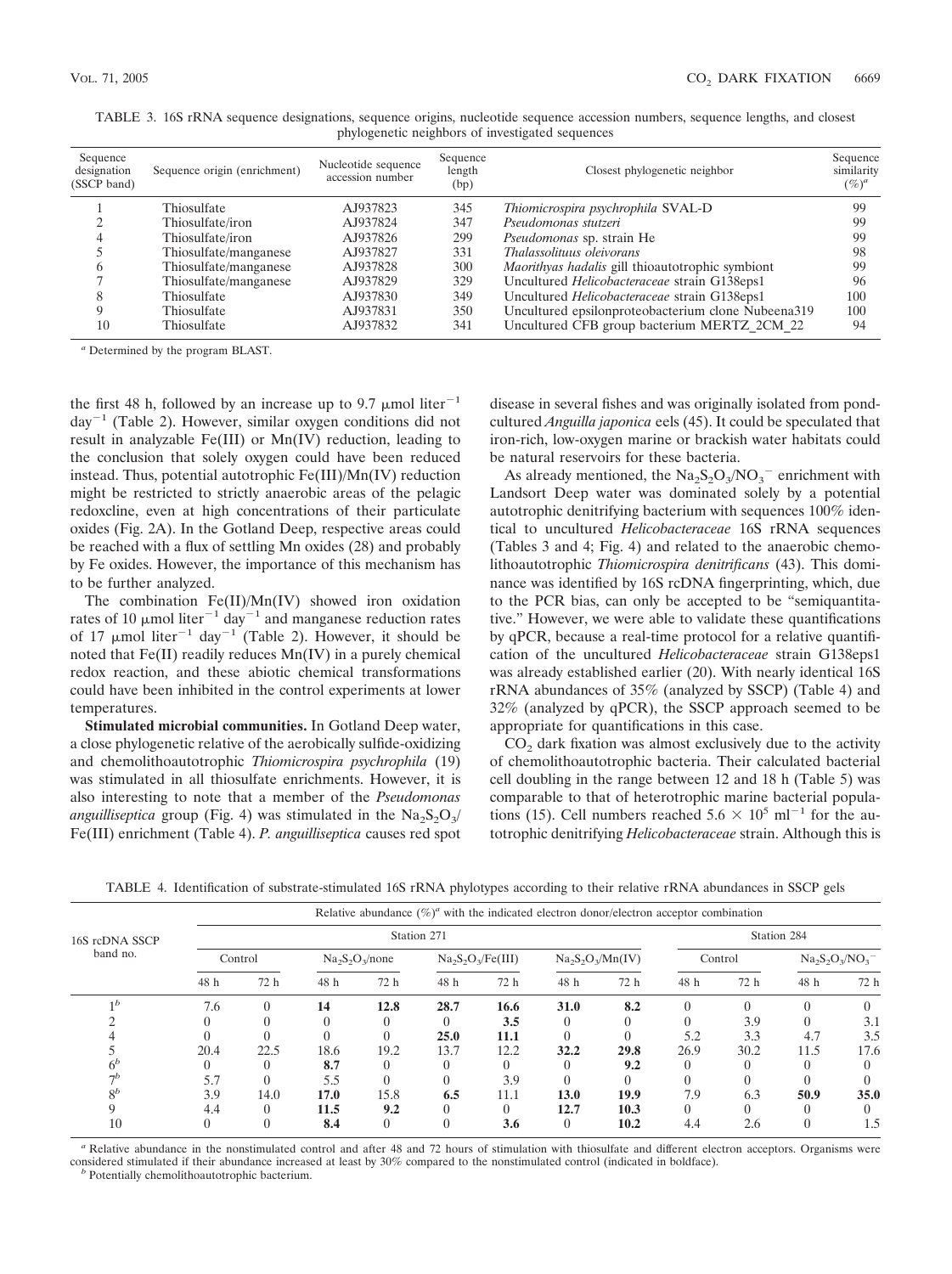

FIG. 4. Unrooted trees showing phylogenetic relationships of the stimulated bacteria and their closest phylogenetic relatives. (A) Tree reconstructed using the neighbor-joining method and based on a comparison of approximately 300 nucleotides. Bootstrap values, expressed as a percentage of 1,000 replications, are given at branching points. Only those above 50% are shown. Database accession numbers are given in parentheses. (B) Basic tree reconstructed using the maximum-likelihood method and based on a comparison of approximately 1,400 nucleotides. Eventually, partial SSCP sequences were individually imported using ARB Parsimony. For both tree reconstruction methods, 42 members of the *Verrucomicrobiaceae* were used as an outgroup. Bar, 10 substitutions per 100 nucleotides. 1, *Gammaproteobacteria*; 2, *Epsilonproteobacteria*; 3, *Bacteroidetes*. More detailed information about the investigated sequences is given in Table 3.

approximately three times higher than earlier estimated concentrations for this bacterium determined by strain-specific quantitative PCR for station 271, it is surprisingly similar considering that two different and separated habitats, sampling times, and calculation methods were bases for our calculations (20). This demonstrated the reproducibility of our approach but also the constancy of pelagic redoxcline assemblages in the Baltic Sea. For samples of Gotland Deep water from 1998, the uncultured *Helicobacteraceae* strain was proposed to be a key player for autotrophic denitrification (3). With both having two bands of identical sequence, which seemed to be characteristic for this bacterium, the 16S rcDNA SSCP fingerprints from 1998 and 2004 were very comparable (Fig. 3) (see Fig. 1 in

TABLE 5. Doubling time and estimated initial cell concentration of chemolithoautotrophic bacteria in different stimulation experiments with thiosulfate as the electron donator

| Cell characteristic                     | Value with the following electron donor/electron<br>acceptor combination: |                             |                             |  |  |  |  |
|-----------------------------------------|---------------------------------------------------------------------------|-----------------------------|-----------------------------|--|--|--|--|
|                                         | Na <sub>2</sub> SO <sub>3</sub> /none                                     | $Na_2S_2O_3/Fe(III)$        | $Na_2S_2O_3/NO_3$           |  |  |  |  |
| Doubling time (h)<br>Cell concn $(N_0)$ | 12.0<br>$0.9 \times 10^5$                                                 | 14.4<br>$1.3 \times 10^{5}$ | 18.2<br>$5.6 \times 10^{5}$ |  |  |  |  |

reference 16). This underlined the stability of autotrophic nitrate-reducing assemblages in pelagic redoxclines of the Baltic Sea. However, phylogenetic relatives of this epsilonproteobacterium have also been detected in other, similar habitats worldwide (9, 10, 24, 44), indicating a general importance of this epsilonproteobacterium or its phylogenetic relatives for chemolithoautotrophic CO<sub>2</sub> fixation in pelagic redoxclines. In our experiments this phylotype was also independently stimulated in the  $Na<sub>2</sub>S<sub>2</sub>O<sub>3</sub>$  and  $Na<sub>2</sub>S<sub>2</sub>O<sub>3</sub>/Mn(IV)$  enrichments (Table 4), possibly indicating broader physiological capacities of this organism. Physiological versatilities have already been reported for other chemolithoautotrophic bacterial groups. For example, anaerobic respiration using Fe(III) or  $S^0$  as an electron acceptor and  $H_2$  or  $S^0$  as an electron donor served as a primary energy source of the well-known chemolithoautotrophic bacterium *Acidithiobacillus ferrooxidans* (29). Pronk et al. (32, 33) and Das et al. (7) showed that this bacterium also grew with the oxidation of  $S^0$  by Fe(III) under oxygen-limited and acidophilic conditions. To our knowledge, this has not been found for marine environments. However, several chemolithoautotrophic and versatile *Epsilonproteobacteria* have been described recently. For example, oxygen could serve as an alternative electron acceptor for denitrifying *Nitratiruptor tergarcus*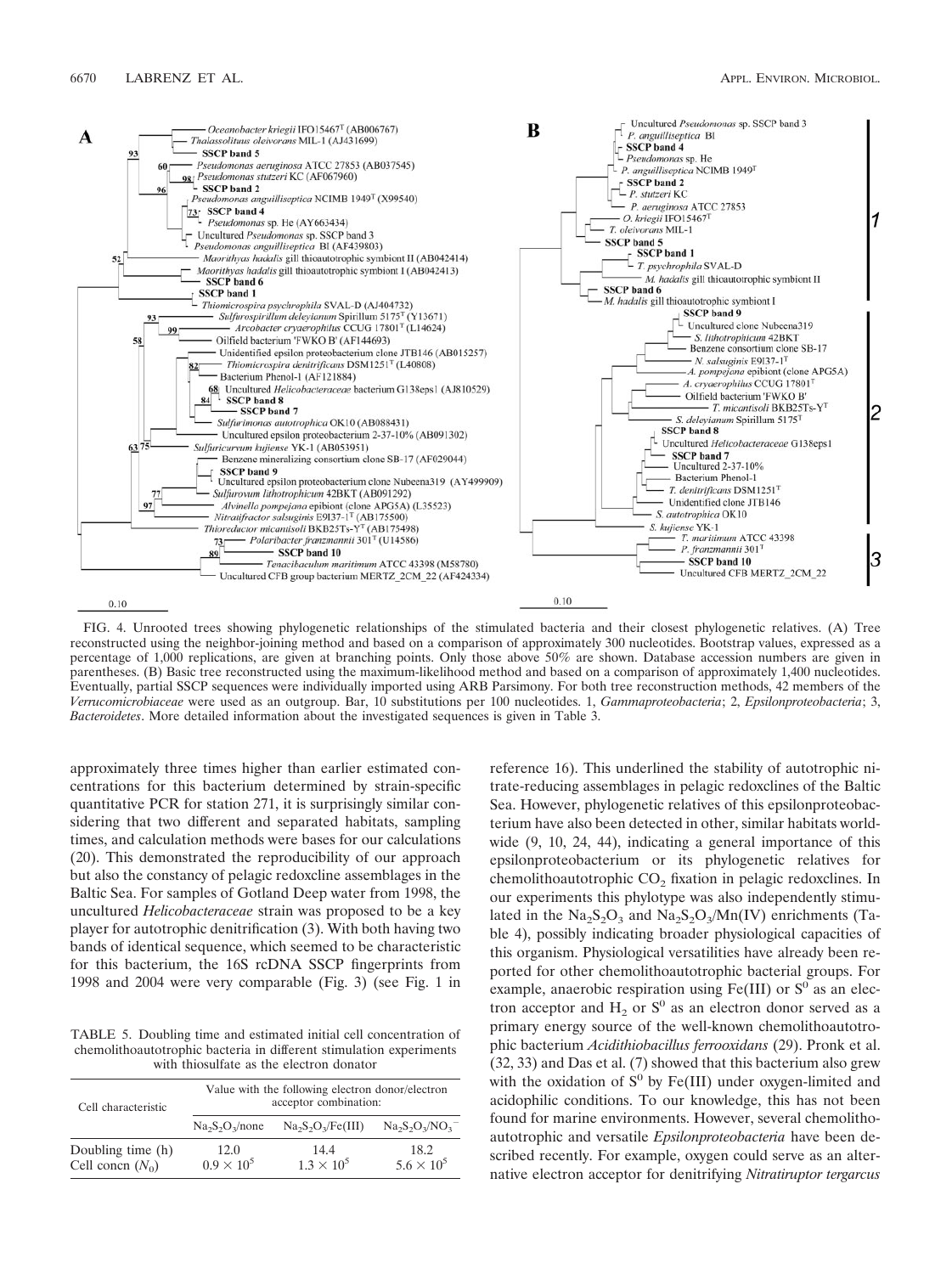and *Nitratifractor salsuginis* (27). Strictly anaerobic *Thioreductor micantisoli* was able to oxidize hydrogen and reduce elemental sulfur or nitrate (26). Takai et al. (41) described several new strains that were able to oxidize hydrogen or reduced sulfur compounds and to reduce  $O_2$ , nitrate, or elemental sulfur. All of these strains were mesophilic to thermophilic; however, sulfide-oxidizing microaerophilic *Thiomicrospira* sp. strain CVO was also able to grow at lower temperatures and also might utilize limiting amounts of oxygen or nitrate (13).

In conclusion, our data indicated that at pelagic oxic/anoxic interfaces of the central Baltic Sea, chemolithoautotrophic CO<sub>2</sub> dark fixation was due to nitrate and oxygen but not to Fe(III)/Mn(IV) reduction in combination with reduced sulfur compounds. An epsilonproteobacterium appeared to be a key organism for autotrophic nitrate reduction in different pelagic redoxclines of the Baltic Sea. Ammonium did not stimulate  $CO<sub>2</sub>$  dark fixation significantly. Thus, the relevance of a potential autotrophic Fe(III)/Mn(IV) reduction for the (bio-)geochemical cycling and fluxes of these ions has to be investigated further, especially under strictly anaerobic conditions. Moreover, our findings support the well-known fact that phylogenetic identification of microorganisms alone does not necessarily give insight into their functional role in vivo. This underlines the importance and usefulness of our approach of combining the identification of stimulated bacterial phylotypes with the analysis of  $CO<sub>2</sub>$  fixation rates upon the addition of potential substrate combinations in order to investigate their role in biogeochemical cycles in redoxclines of the Baltic Sea.

#### **ACKNOWLEDGMENTS**

We are grateful to the captain and crew of *RV Professor Albrecht Penck*. The excellent technical assistance of Ursula Hennings and Bärbel Buuk is greatly appreciated. Additionally, we thank two anonymous reviewers for their useful advice to improve the quality of this paper.

This work was funded by the Leibniz-Institut für Ostseeforschung Warnemünde.

#### **REFERENCES**

- 1. Altschul, S. F., T. L. Madden, A. A. Schäffer, J. Zhang, Z. Zhang, W. Miller, **and D. J. Lipman.** 1997. Gapped BLAST and PSI-BLAST: a new generation of protein database search programs. Nucleic Acids Res. **25:**3389–3402.
- 2. **Billen, G.** 1976. Evaluation of nitrifying activity in sediments by dark <sup>14</sup>Cbicarbonate incorporation. Water Res. **10:**51–57.
- 3. Brettar, I., M. Labrenz, S. Flavier, J. Bötel, H. Kuosa, R. Christen, and **M. G. Ho¨fle.** Identification of a *Thiomicrospira*-like Epsilonproteobacterium as catalyst for denitrification in the central Baltic Sea. Submitted for publication.
- 4. **Brettar, I., and G. Rheinheimer.** 1991. Denitrification in the central Baltic: evidence for hydrogen sulfide oxidation as motor of denitrification at the oxic-anoxic interface. Mar. Ecol. Prog. Ser. **77:**157–169.
- 5. **Brewer, G. P., and D. W. Spencer.** 1971. Colorimetric determination of manganese in anoxic waters. Limnol. Oceanogr. **16:**107–110.
- 6. **Casamayor, E. O., J. Garcı´a-Cantizano, J. Mas, and C. Pedro´s-Alio´.** 2001. Primary production in estuarine oxic/anoxic interfaces: contribution of microbial dark  $CO<sub>2</sub>$  fixation in the Ebro River Salt Wedge Estuary. Mar. Ecol. Prog. Ser. **215:**49–56.
- 7. **Das, A., A. K. Mishra, and P. Roy.** 1992. Anaerobic growth on elemental sulfur using dissimilar iron reduction by autotrophic *Thiobacillus ferrooxidans*. FEMS Microbiol. Lett. **97:**167–172.
- 8. **Detmer, A. E., H. C. Giesenhagen, V. M. Trenkel, H. Auf dem Venne, and F. J. Jochem.** 1993. Phototrophic and heterotrophic pico- and nanoplankton in anoxic depths of the central Baltic Sea. Mar. Ecol. Prog. Ser. **99:**197–203.
- 9. **Engel, A. S., N. Lee, M. L. Porter, L. A. Stern, P. C. Bennett, and M. Wagner.** 2003. Filamentous "*Epsilonproteobacteria*" dominate microbial mats from sulfidic cave springs. Appl. Environ. Microbiol. **69:**5503–5511.
- 10. **Engel, A. S., M. L. Porter, L. A. Stern, S. Quinlan, and P. C. Bennett.** 2004. Bacterial diversity and ecosystem function of filamentous microbial mats from aphotic (cave) sulfidic springs dominated by chemolithoautotrophic "Epsilonproteobacteria." FEMS Microbiol. Ecol. **51:**31–53.
- 11. **Enoksson, V.** 1986. Nitrification rates in the Baltic Sea: comparison of three isotope techniques. Appl. Environ. Microbiol. **51:**244–250.
- 12. **Fuhrman, J. A., T. D. Sleeter, C. A. Carlson, and L. M. Proctor.** 1989. Dominance of bacterial biomass in the Sargasso Sea and its ecological implications. Mar. Ecol. Prog. Ser. **57:**207–217.
- 13. **Gevertz, D., A. J. Telang, G. Voordouw, and G. E. Jenneman.** 2000. Isolation and characterization of strains CVO and FWKO B, two novel nitrate-reducing, sulfide-oxidizing bacteria isolated from oil field brine. Appl. Environ. Microbiol. **66:**2491–2501.
- 14. **Grasshoff, K., M. Erhardt, and K. Kremling.** 1983. Methods of seawater analysis, 2nd ed. Verlag Chemie, Weinheim, Germany.
- 15. Hagström, Å., J. W. Ammerman, S. Henrichs, and F. Azam. 1984. Bacterioplankton growth in seawater. II. Organic matter utilization during steadystate growth in seawater cultures. Mar. Ecol. Prog. Ser. **18:**41–48.
- 16. Höfle, M. G., S. Flavier, R. Christen, J. Bötel, M. Labrenz, and I. Brettar. 2005. Retrieval of nearly complete 16S rRNA gene sequences from environmental DNA following 16S rRNA-based community fingerprinting. Environ. Microbiol. **7:**670–675.
- 17. **Jannasch, H. W., C. O. Wirsen, and S. J. Molyneaux.** 1991. Chemoautotrophic sulfur-oxidizing bacteria from the Black Sea. Deep-Sea Res. **38:**S1105– S<sub>1120</sub>.
- 18. **Jørgensen, B. B., and F. Bak.** 1991. Pathways and microbiology of thiosulfate transformations and sulfate reduction in a marine sediment (Kattegat, Denmark). Appl. Environ. Microbiol. **57:**847–856.
- 19. **Knittel, K., J. Kuever, A. Meyerdierks, R. Meinke, R. Amann, and T. Brinkhoff.** 2005. *Thiomicrospira arctica* sp. nov. and *Thiomicrospira psychrophila* sp. nov., psychrophilic, obligately chemolithoautotrophic, sulfur-oxidizing bacteria isolated from marine Arctic sediments. Int. J. Syst. Evol. Microbiol. **55:**781–786.
- 20. Labrenz, M., I. Brettar, R. Christen, S. Flavier, J. Bötel, and M. G. Höfle. 2004. Development and application of a real-time PCR approach for quantification of uncultured bacteria in the central Baltic Sea. Appl. Environ. Microbiol. **70:**4971–4979.
- 21. **Lane, D. J.** 1991. 16S/23S rRNA sequencing, p. 115–175. *In* E. Stackebrandt and M. Goodfellow (ed.), Nucleic acid techniques in bacterial systematics. John Wiley & Sons, Chichester, United Kingdom.
- 22. **Lepland, A., and R. L. Stevens.** 1998. Manganese authigenesis in the Landsort Deep, Baltic Sea. Mar. Geol. **151:**1–25.
- 23. **Ludwig, W., O. Strunk, R. Westram, L. Richter, H. Meier, Yadhukumar, A. Buchner, T. Lai, S. Steppi, G. Jobb, W. Forster, I. Brettske, S. Gerber, A. W. Ginhart, O. Gross, S. Grumann, S. Hermann, R. Jost, A. Konig, T. Liss, R. Lussmann, M. May, B. Nonhoff, B. Reichel, R. Strehlow, A. Stamatakis, N. Stuckmann, A. Vilbig, M. Lenke, T. Ludwig, A. Bode, and K.-H. Schleifer.** 2004. ARB: a software environment for sequence data. Nucleic Acids Res. **32:**1363–1371.
- 24. **Madrid, V. M., G. T. Taylor, M. I. Scranton, and A. Y. Chistoserdov.** 2001. Phylogenetic diversity of bacterial and archaeal communities in the anoxic zone of the Cariaco Basin. Appl. Environ. Microbiol. **67:**1663–1674.
- 25. **Morris, I., H. E. Glover, W. A. Kaplan, D. P. Kelly, and A. L. Weightman.** 1985. Microbial activity in the Cariaco Trench. Microbios **42:**133–144.
- 26. **Nakagawa, S., F. Inagaki, K. Takai, K. Horikoshi, and Y. Sako.** 2005. *Thioreductor micantisoli* gen. nov., sp. nov., a novel mesophilic, sulfur-reducing chemolithoautotroph within the ε-*Proteobacteria* isolated from hydrothermal sediments in the Mid-Okinawa Trough. Int. J. Syst. Evol. Microbiol. **55:**599– 605.
- 27. **Nakagawa, S., K. Takai, F. Inagaki, K. Horikoshi, and Y. Sako.** 2005. *Nitratiruptor tergarcus* gen. nov., sp. nov. and *Nitratifractor salsuginis* gen. nov., sp. nov., nitrate-reducing chemolithoautotrophs of the ε-*Proteobacteria* isolated from a deep-sea hydrothermal system in the Mid-Okinawa Trough. Int. J. Syst. Evol. Microbiol. **55:**925–933.
- 28. **Neretin, L. N., C. Pohl, G. Jost, T. Leipe, and F. Pollehne.** 2003. Manganese cycling in the Gotland Deep, Baltic Sea. Mar. Chem. **82:**125–143.
- 29. **Ohmura, N., K. Sasaki, N. Matsumoto, and H. Saiki.** 2002. Anaerobic respiration using  $Fe^{3+}$ ,  $S^0$ , and  $H_2$  in the chemolithoautotrophic bacterium *Acidithiobacillus ferrooxidans*. J. Bacteriol. **184:**2081–2087.
- 30. **Pohl, C., and U. Hennings.** 1999. The effect of redox processes on the partitioning of Cd, Pb, Cu, and Mn between dissolved and particulate phases in the Baltic Sea. Mar. Chem. **65:**41–53.
- 31. Pöhler, I., D. F. Wenderoth, K. Wendt-Potthoff, and M. G. Höfle. 2002. Bacterioplankton community structure and dynamics in enclosures during bio-remediation experiments in an acid mining lake. Water Air Soil Pollut. Focus **2:**111–121.
- 32. **Pronk, J. T., J. C. Debruyn, P. Bos, and J. G. Kuenen.** 1992. Anaerobic growth of *Thiobacillus ferrooxidans*. Appl. Environ. Microbiol. **58:**2227–2230.
- 33. **Pronk, J. T., K. Liem, P. Bos, and J. G. Kuenen.** 1991. Energy transduction by anaerobic ferric iron respiration in *Thiobacillus ferrooxidans*. Appl. Environ. Microbiol. **57:**2063–2068.
- 34. **Rönner, U., and F. Sörensson.** 1985. Denitrification rates in the low-oxygen waters of the stratified Baltic proper. Appl. Environ. Microbiol. **50:**801–806.
- 35. **Roslev, P., M. B. Larsen, D. Jørgensen, and M. Hesselsoe.** 2004. Use of heterotrophic  $CO<sub>2</sub>$  assimilation as a measure of metabolic activity in planktonic and sessile bacteria. J. Microbiol. Methods **59:**381–393.